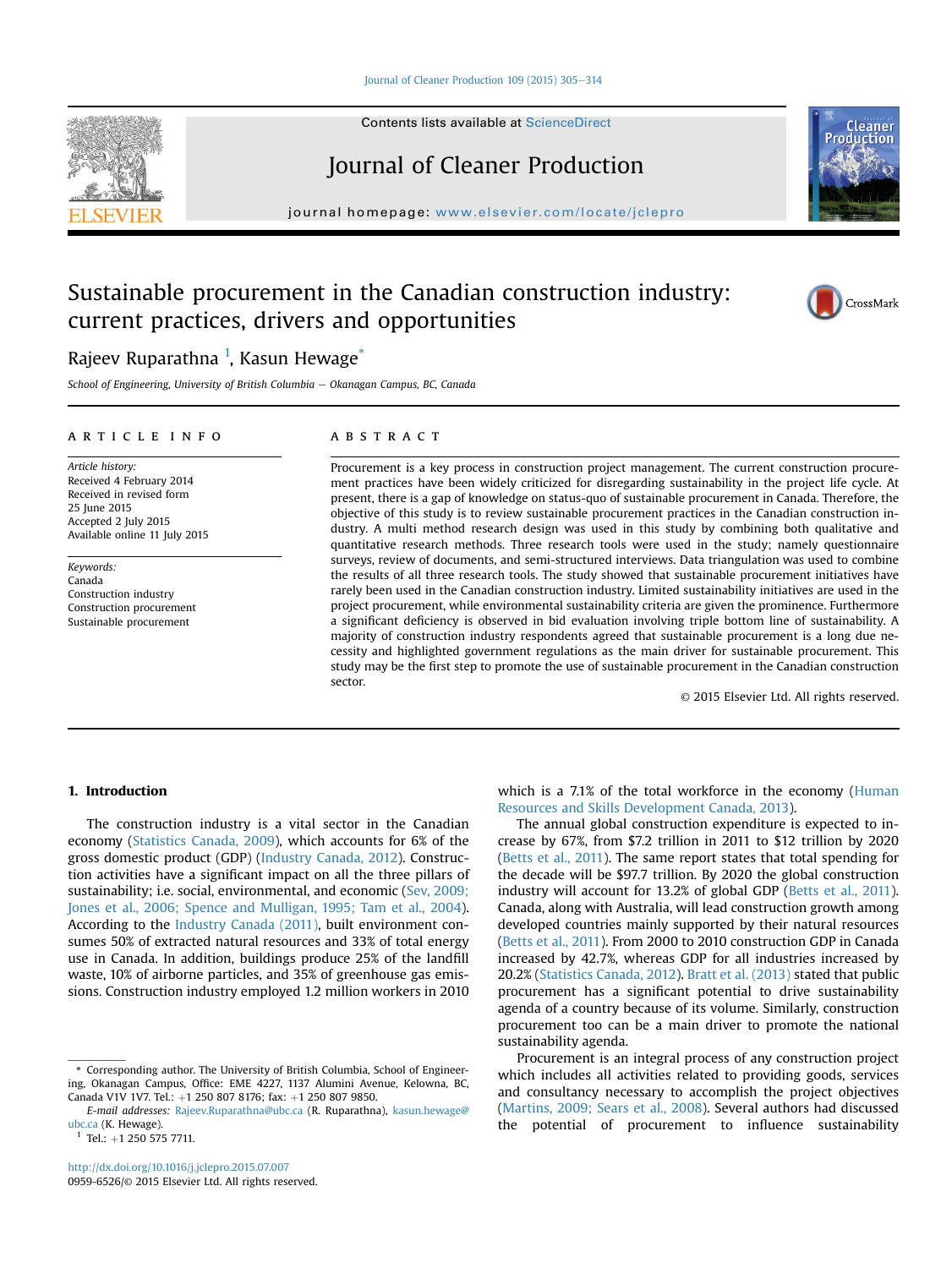performance of a construction project (Adetunji et al., 2003; Häkkinen and Belloni, 2011; Preuss, 2009). Construction procurement is a multi-dimensional process combining a vivid range of aspects such as contract strategy, conditions of contract, performance, culture, sustainability, economics, political environment, learning, leadership, satisfaction, self-esteem, and motivation (Rowlinson and McDermott, 1999). According to Robinson (2004), Sebastian (2011) and McMichael et al. (2003), a combination of multiple disciplines is required to achieve sustainable development. Therefore, procurement would be a potential multidimensional mechanism to improve the sustainability performance of a construction project.

Promoting the sustainable development through procurement, should overcome number of flaws identified in the traditional procurement processes. Several scholars have pointed out that selection of the lowest bid, not the best value alternative, is a major weakness of traditional procurement methods (Hampton, 1994; Walker and Hampson, 2008; Hall, 2010). In addition, use of traditional construction procurement methods causes environmental degradation, eventually resulting in impaired quality of life for supporting communities. The above issues eventually can result in indirect costs for the project owners for rectification of the damage (Walker and Hampson, 2008).

Kibert (2012) and Kashyap et al. (2003) defined sustainable construction as creating and operating a healthy built environment which is based on resource efficiency and ecological design. Sustainable procurement is a promising initiative to promote sustainable construction. Several incentives have been established in Canada at the federal, provincial, and municipal levels to promote sustainable construction practices (Miller et al., 2008). In order to implement sustainable procurement it is important to assess the current status of the use of triple bottom line of sustainability (i.e. social environmental and economic factors) in procurement process. A comprehensive literature review has revealed that no recent industry-wide information is currently available for incorporating sustainability criteria into construction procurement in Canada.

The objective of this paper is to identify status quo of sustainable procurement in the Canadian construction industry. In addition, this study assessed industry perceptions on implementing sustainable procurement practices in Canada. This investigation leads to an understanding on what and how sustainable procurement attributes can be adapted into the construction industry practice. Furthermore, this study analyzed the ability of current procurement practices to achieve sustainability in construction.

#### 2. Literature review

World summit on sustainable development in Johannesburg was a major milestone for sustainable procurement. One of the final recommendations of the summit was to take sustainable development considerations into public procurement decision making process (United Nations, 2002). Sustainable Procurement Task Force (2006) of the United Kingdom defined sustainable procurement as:

"A process whereby organizations meet their needs for goods, services, works and utilities in a way that achieves value for money on a whole life basis in terms of generating benefits not only to the organization, but also to society and the economy, whilst minimizing damage to the environment."

Perera et al. (2007) stated sustainable procurement should consider the environmental, social, and economic consequences of design; manufacture and production methods; non-renewable material use; logistics; recycling options; use; operation; maintenance; reuse; suppliers' capabilities; and service delivery and disposal.

The subject sustainable procurement in the construction industry has been an unpopular topic in the literature. A key word search for "sustainable procurement" in Compendex engineering village returned 18 journal articles from 1864 to 2015 that were related to architecture, engineering and construction industry (AEC). The lack of published literature can be because the concept of sustainable procurement has been an emergent concept during the recent past.

Several authors studied the criteria used for sustainable procurement and green procurement in the construction industry. Sourani (2008) identified 43 sustainable procurement initiatives in a countrywide survey in the United Kingdom. Akadiri (2012) identified 24 assessment criteria to be used by architects and building designers in the selection of sustainable building materials. Their study ranked aesthetics, maintainability and energy saving and thermal insulation as the top 3 criteria. Xia et al. (2014) studied how project owners in the United States define the sustainability requirements for construction projects by reviewing 49 requests for proposals (RFP) documents. This study revealed that owners predominantly communicate sustainability requirements by using leadership in energy and environmental design (LEED).

Majority of prior scholarly publications related to sustainable construction procurement have been centered on environmental criteria. Proving this observation, studies by Sarkis et al. (2012) and Gopalakrishnan et al. (2012) showed that social criteria are the least attended sustainability criteria in procurement. Furthermore, Essa and Fortune (2008) conducted an industry wide survey on factors considered for pre-construction evaluation practices for sustainable housing projects in the UK. They identified environmental factors are the main factors considered while there is a lack of knowledge on how to consider social sustainability factors.

Recently there have been a several promising developments with regards to sustainable procurement. Varnäs et al. (2009) conducted studies on green procurement and developed a conceptual framework for improving environmental performance of the construction industry. Sarkis et al. (2012) developed a decision model and a framework for contractor selection using triple bottom lines of sustainability. Chen et al. (2008) developed a knowledgeframed analytic network process to select the most suitable tender for sustainable construction. Tarantini et al. (2011) developed a life cycle approach for green procurement of building elements. Electronic procurement is a growing trend at present. Walker and Brammer (2012) studied electronic procurement (e procurement) and its relationship with sustainable procurement. They concluded that even though e procurement helps with supplier's environmental, labor, health and safety aspects, it reduces the buying opportunities for small and medium firms. Fitch et al. (2015) compared project delivery methods multiple-criteria decision and financial risk analyses to select the most economically sustainable delivery method for public utilities.

Carter and Fortune (2007) stated that there is a lack of structured frameworks to assist the project teams in delivering sustainable construction projects. Faith-Ell et al. (2006) concluded that practical implementation of environmental criteria is a daunting task mainly due to lack of information and inability to supervise after the contract award. Mosgaard et al. (2013) emphasized the need for more simple universal tools such as Eco labels in promoting sustainable procurement. Moreover, Hwang and Ng (2013) emphasized the importance of strengthening the knowledge areas related to green project management.

Implementing sustainable procurement in the construction industry is hindered by a number of factors, such as lack of funding, lack of awareness, and lack of research and development (Sourani and Sohail, 2011; Walker and Hampson, 2008). Ruparathna and Hewage (2015) studied challenges and benefits of implementing